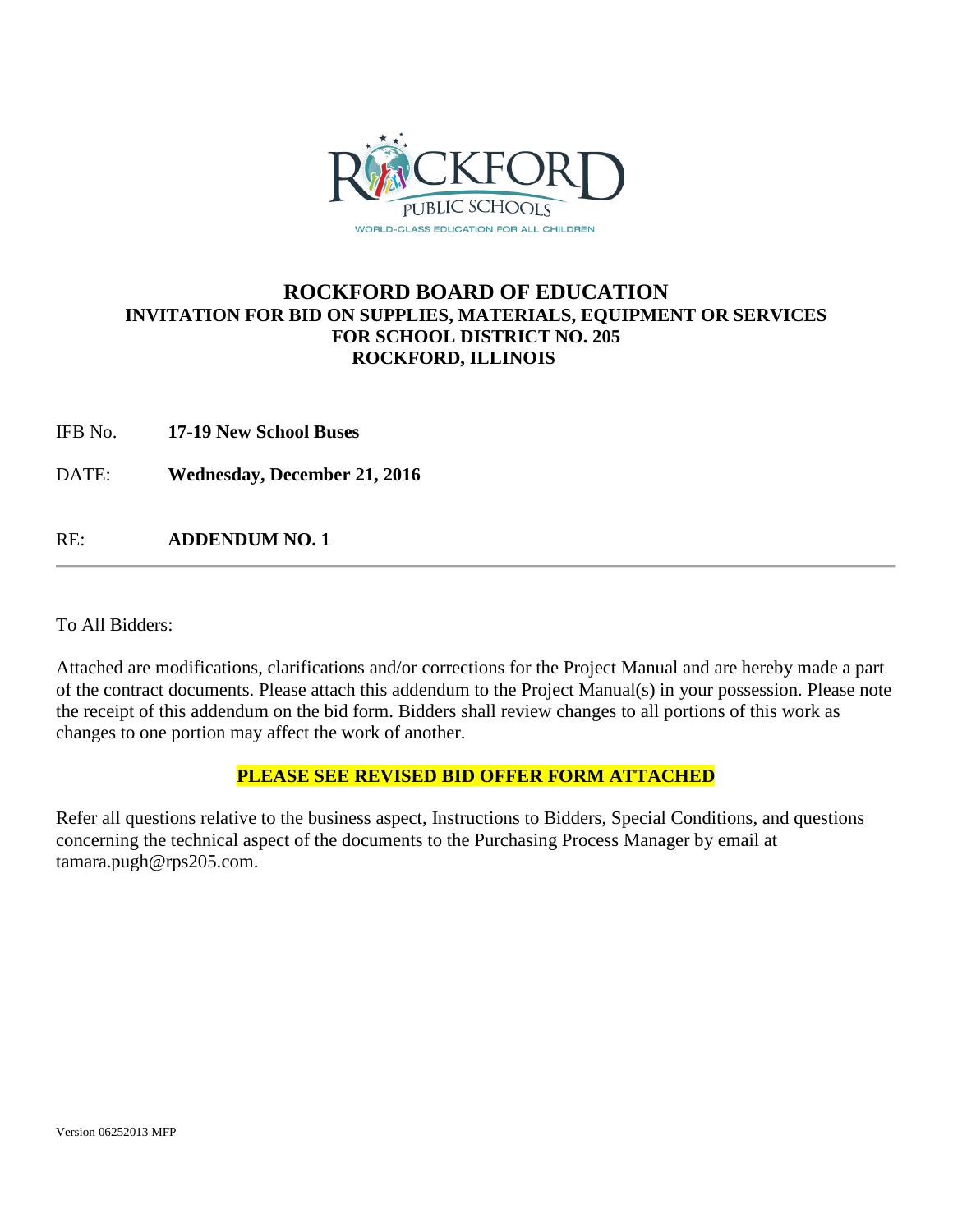Company Name:

#### **BID OFFER FORM**

#### **BID No. 17-19 New School Buses**

Offeror proposes to offer twenty-six (26) new school buses, twenty-two (22) new 71-passenger school buses, two (2) new 71-passenger school buses being field trip equipped buses with luggage racks, and two (2) new 50-passenger special needs bus (coach and chassis in accordance with all conditions and specifications, and further certify that the units will be delivered in compliance with any and all requirements governing Public Schools Transportation). In addition, complete Certificates of Origin on each vehicle be Federal, State, & Local guidelines, regualtions, and delivered and turned over to District officials upon delivery of any bus, completely unencumbered.

| Item No.                 | Qty                                | <b>Description</b>                                       | <b>Unit Cost</b>      | <b>Total Cost</b> |
|--------------------------|------------------------------------|----------------------------------------------------------|-----------------------|-------------------|
| $\mathbf{1}$             | 22                                 | New Diesel Bus to Purchase                               | \$                    | \$                |
| $\overline{c}$           | 2                                  | New Field Trip Equipped Buses                            | \$                    | \$                |
| 3                        | $\mathfrak{2}$                     | <b>Special Needs Bus</b>                                 | \$                    | \$                |
| 4                        | N/A                                | Trade-Ins                                                | <b>Trade-In Value</b> |                   |
| <b>Bus Number</b><br>101 | Year/Make/Model<br>2002/IC/RE 3000 | Engine/Cap./VIN<br>T444E/71/4DRBJABP02A947473            | \$                    |                   |
| 102                      | 2002/IC/RE 3000                    | T444E/71/4DRBJABP22A947474                               | \$                    |                   |
| 103                      | 2002/IC/RE 3000                    | T444E/71/4DRBJABP42A947475                               | \$                    |                   |
| 104                      | 2002/IC/RE 3000                    | T444E/71/4DRBJABP62A947476                               | \$                    |                   |
| 105                      | 2002/IC/RE 3000                    | T444E/71/4DRBJABP82A947477                               | \$                    |                   |
| 106                      | 2002/IC/RE 3000                    | T444E/71/4DRBJABPX2A947478                               | \$                    |                   |
| 107<br>201               | 2002/IC/RE 3000<br>2004/IC/RE 200  | T444E/71/4DRBJABP12A947479<br>T444E/72/4DRBJABPX4A960752 | \$                    |                   |
| 202                      | 2004/IC/RE 200                     | T444E/72/4DRBJABP14A960753                               | \$                    |                   |
| 203                      | 2004/IC/RE 200                     | T444E/72/4DRBJABP34A960754                               | \$                    |                   |
| 204                      | 2004/IC/RE 200                     | T444E/72/4DRBJABP54A960755                               | \$                    |                   |
| 205                      | 2004/IC/RE 200                     | T444E/72/4DRBJABP74A960756                               | \$                    |                   |
| 206                      | 2004/IC/RE 200                     | T444E/72/4DRBJABP94A960757                               | \$<br>\$              |                   |
| 208                      | 2004/IC/RE 200                     | T444E/72/4DRBJABP24A960759                               | \$                    |                   |
| 210                      | 2004/IC/RE 200                     | T444E/72/4DRBJABP04A960761                               | \$                    |                   |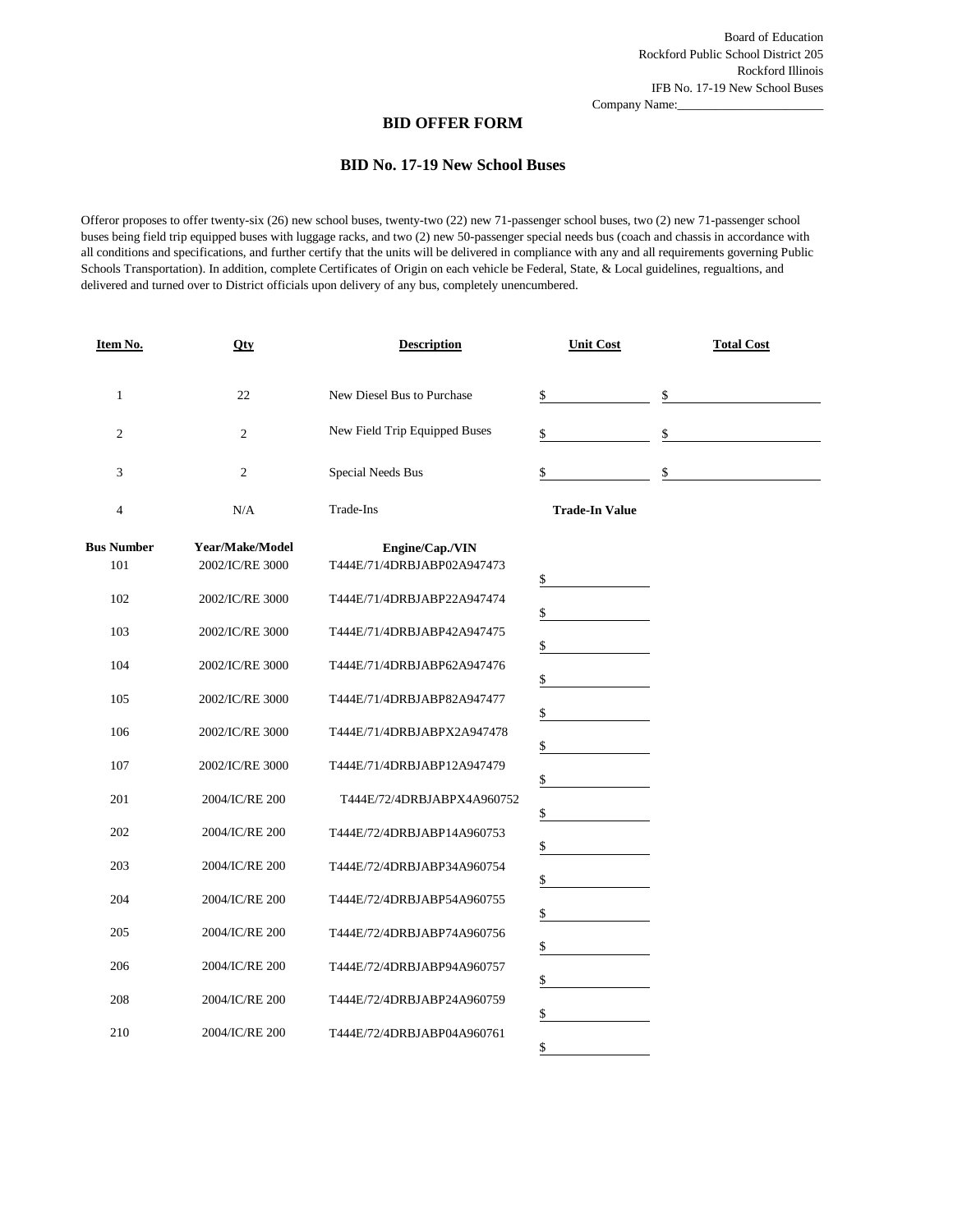Board of Education Rockford Public School District 205 Rockford Illinois IFB No. 17-19 New School Buses

Company Name:\_\_\_\_\_\_\_\_\_\_\_\_\_\_\_\_\_\_\_\_\_\_\_

## **BID OFFER FORM**

| <b>Bus Number</b> | Year/Make/Model                                 | Engine/Cap./VIN                                                                         |                          |                      |
|-------------------|-------------------------------------------------|-----------------------------------------------------------------------------------------|--------------------------|----------------------|
| 211               | 2004/IC/RE 200                                  | T444E/72/4DRBJABP24A960762                                                              | $\frac{1}{2}$            |                      |
| 212               | 2004/IC/RE 200                                  | T444E/72/4DRBJABP44A960763                                                              | \$                       |                      |
| 213               | 2004/IC/RE 200                                  | T444E/72/4DRBJABP64A960764                                                              | \$                       |                      |
| 214               | 2004/IC/RE 200                                  | T444E/72/4DRBJABP84A960765                                                              | \$                       |                      |
| 215               | 2004/IC/RE 200                                  | T444E/72/4DRBJABPX4A960766                                                              | \$                       |                      |
| 216               | 2004/IC/RE 200                                  | T444E/72/4DRBJABP14A960767                                                              | \$                       |                      |
| 217               | 2004/IC/RE 200                                  | T444E/72/4DRBJABP34A960768                                                              | \$                       |                      |
| 218               | 2004/IC/RE 200                                  | T444E/72/4DRBJABP54A960769                                                              | \$                       |                      |
| 220               | 2004/IC/RE 200                                  | T444E/72/4DRBJABP34A960771                                                              | \$                       |                      |
| 225               | 2004/IC/RE 200                                  | T44E/72/4DRBJABP24A960776                                                               | \$                       | Seat belt            |
| 228               | 2004/IC/RE 200                                  | T444E/39+3/4DRBJABP84A960779                                                            | $\frac{1}{2}$            | Lift bus             |
| 875               | 2000/IC/RE 3000                                 | T444E/72/1HVBJABP7YA932279                                                              | \$                       | Seat belt            |
| 877               | 2000/IC/RE 3000                                 | T444E/39+3/1HVBJABP9YA932297                                                            | \$                       | Lift bus             |
| 885               | 2000/IC/RE 3000                                 | T444E/72/1HVBJABP0YA932012                                                              | \$                       |                      |
| 889               | 2000/IC/RE 3000                                 | T444E/72/ 1HVBJABP8YA932016                                                             | \$                       |                      |
|                   |                                                 |                                                                                         |                          |                      |
| 5                 | 1                                               | Delivery Charge                                                                         | \$                       | \$                   |
|                   |                                                 | <b>Grand Total</b>                                                                      | $\mathsf{\$}$            | \$                   |
| <b>Alternate</b>  |                                                 | <b>Description</b>                                                                      | <b>Unit Cost per Bus</b> | <b>Extended Cost</b> |
| 6                 |                                                 | 3 Point Seat Belts                                                                      | $\triangle$<br>Ф         | \$                   |
|                   |                                                 |                                                                                         |                          |                      |
|                   |                                                 | Confirm that all statement of extended chassis, body, and electrical warranty/guarantee |                          |                      |
|                   | specifications are met, if not list exceptions. |                                                                                         |                          | N <sub>0</sub>       |
|                   |                                                 |                                                                                         |                          |                      |
|                   |                                                 |                                                                                         |                          |                      |
|                   |                                                 |                                                                                         |                          |                      |
|                   |                                                 | Confirm that all minimum chassis specifications 1-65 are met, if not list exceptions.   | Yes                      | No                   |
|                   |                                                 |                                                                                         |                          |                      |